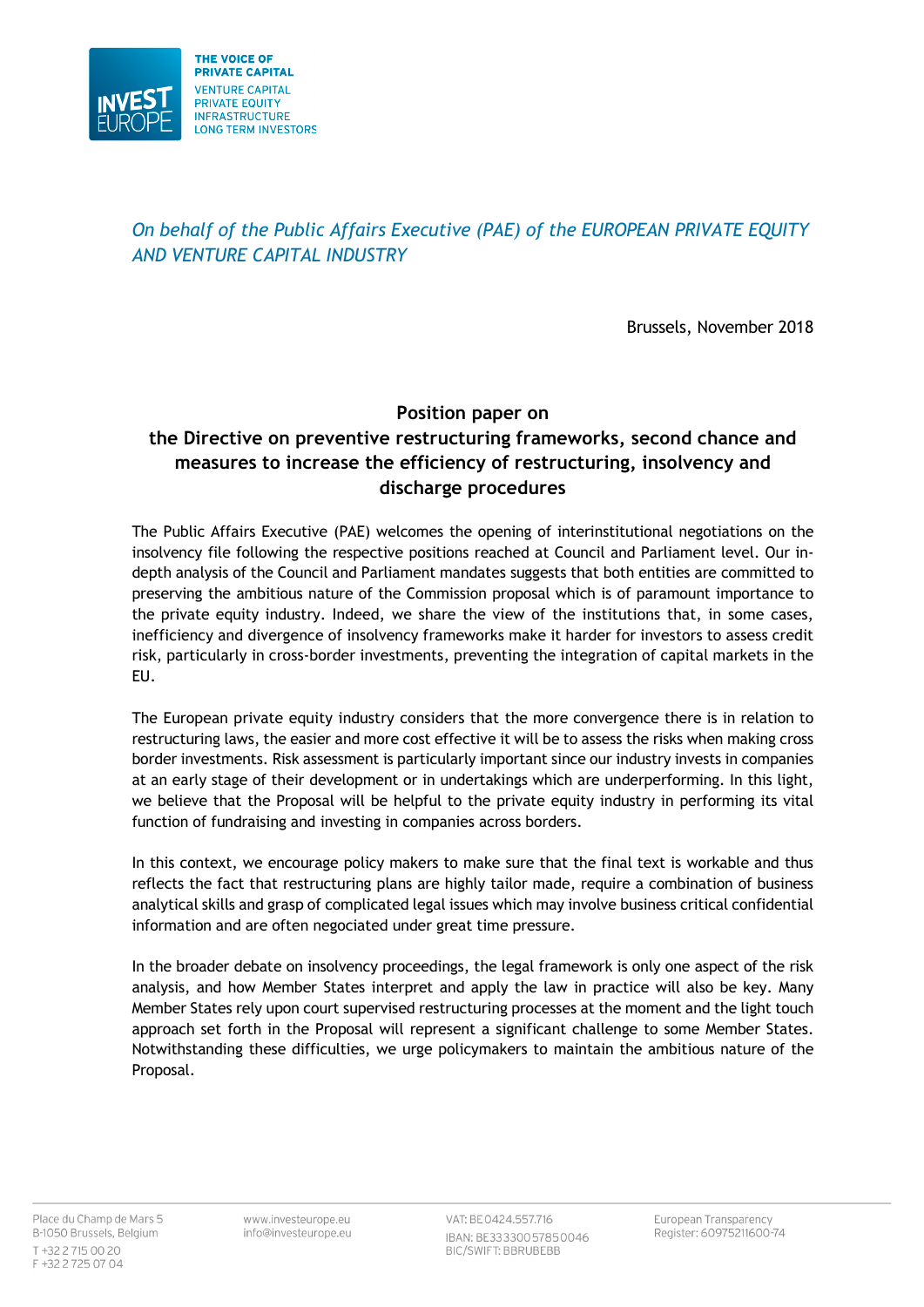

**In particular, the Public Affairs Executive identified a number of important points which need to be addressed to make the directive workable and efficient:** 

- **The need to have a cross-class cram-down clause which is workable and fair. In particular we consider that subjecting the approval of the cramdown approach to the approval of a majority of classes would deprive this clause of any practical use.**
- **The need to prevent the use of a double majority test during votes (in terms of claims and number of creditors) which would seriously impair the chances to find an agreement at this stage.**
- **The need to have a short discharge period for entrepreneurs which would work as an incentive towards entrepreneurship.**
- **The access to a stay of individual enforcement action should be open to companies which are already insolvent**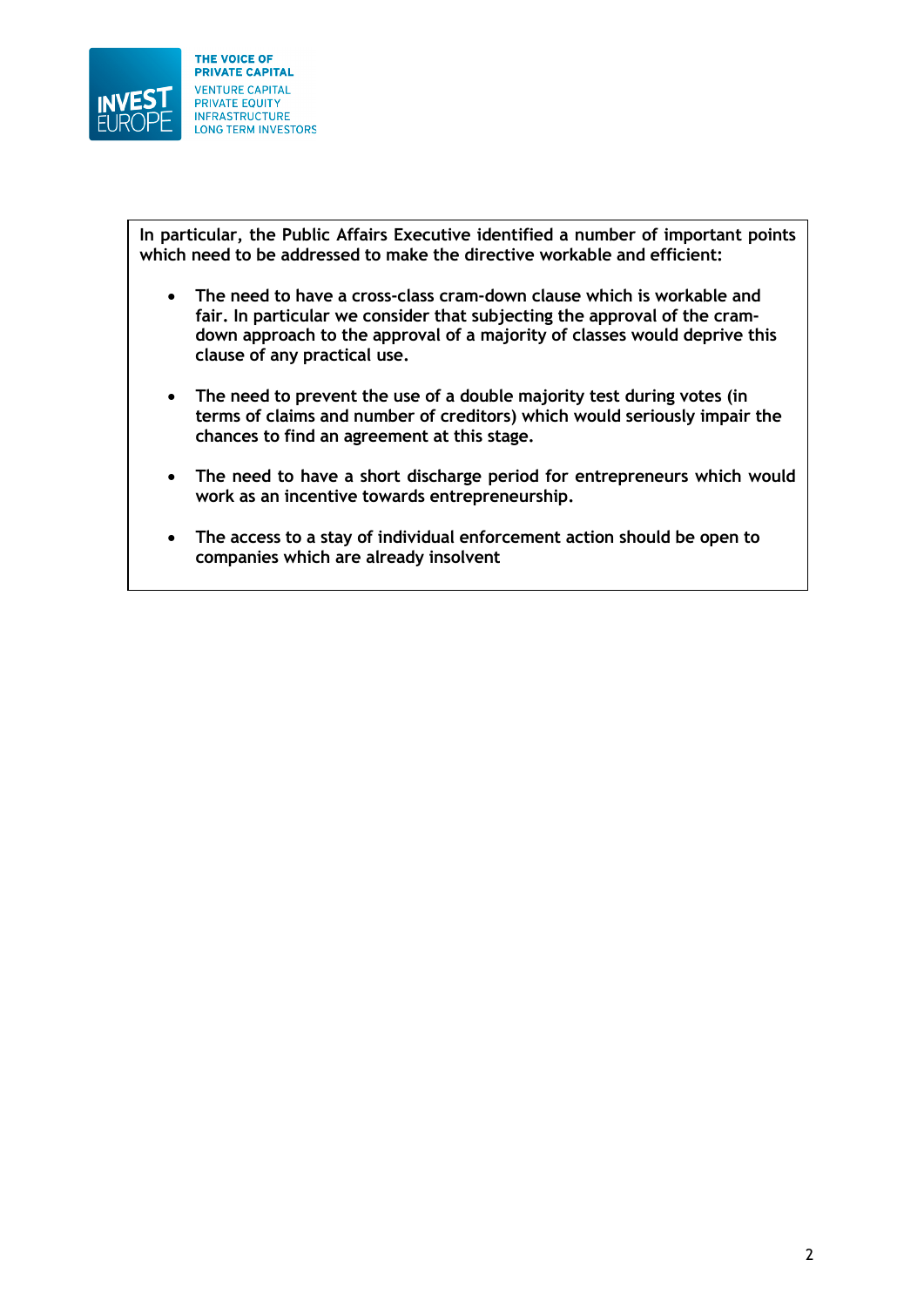

#### What is private equity?

Private equity is a form of equity investment into private companies which are generally not listed on the stock exchange. It is a medium to long-term investment, characterised by active ownership. Private equity ownership builds better businesses by adding and strengthening management expertise, providing strategic guidance on delivery of operational improvements and helping companies to access new markets. Venture capital is a sub-segment of private equity focused on start-up companies. Venture capital funds back entrepreneurs with innovative ideas for a product or service who need investment capital and strategic advice in growing their companies.

The European Commission in the Capital Markets Union Green Paper and subsequent Action Plan acknowledged private equity's contribution to the real economy. The Green Paper stated "[a]s an alternative form of funding to traditional bank loans or issuing debt or equity, private equity and venture capital play an important role in the European economy" and then went on to ask "[h]ow can the EU further develop private equity and venture capital as an alternative source of finance for the economy?"[1](#page-2-0)

Private equity funds raise capital from institutional investors such as pension funds, insurance companies, sovereign wealth funds and family offices amongst others.<sup>[2](#page-2-1)</sup> Private equity funds are managed by specialist investment managers (typically also investors in these funds) who invest capital and expertise in companies across a wide variety of sectors, including consumer, industrial, engineering, life sciences, bio-technology, computer software, infrastructure, and at various stages of the life of the company.

Private equity funds provide institutional investors access to the necessary skills required for finding, analysing, valuing and negotiating the investment into interesting unlisted companies with value creation potential. The managers of private equity funds are actively involved in the management of the companies, through board participation and beyond, guiding the management team on strategic matters and, where necessary, assisting on operational issues. The managers of private equity funds remain involved with these companies until they are ready to take the next step in their development under the stewardship of new owners. A private equity fund holds a portfolio company for a period of between 5 and 6 years, on average. $3$ 

The vast majority of companies which receive private equity financing are Small and Medium-sized Enterprises (SMEs), a hugely important sector for the EU economy, responsible for driving jobs, growth and innovation.

A particular sub-set of the private equity industry is involved in turnaround scenarios. This is where a private equity fund invests in a company which is underperforming with a view to returning that business to a sustainable growth path. Through the introduction of fresh capital and re-structuring the business and by taking an active role on the board, the managers of private equity funds are able to oversee the company's transformation into one that is once again profitable and growing.

<sup>1</sup> European Commission Green Paper on Building a Capital Markets Union, February 2015, pp. 17 & 19

<span id="page-2-1"></span><span id="page-2-0"></span> $<sup>2</sup>$  For more information on the investors into private equity funds, please see our 2015 European Private Equity Activity</sup> [Handbook,](https://www.investeurope.eu/media/476271/2015-european-private-equity-activity.pdf) pp. 13

<span id="page-2-2"></span><sup>&</sup>lt;sup>3</sup> Invest Europe Research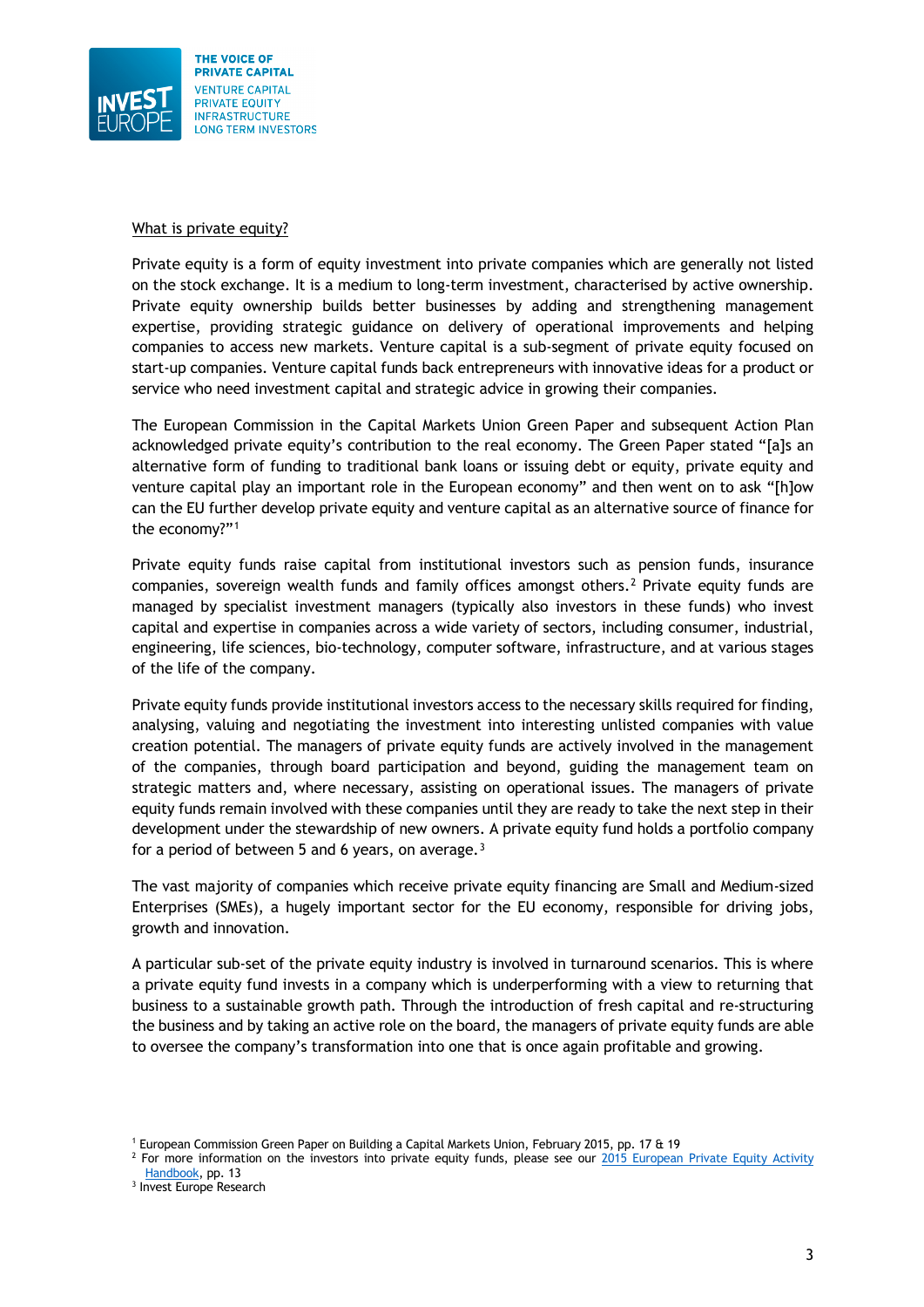

# **Main concerns of the industry**

# • **The cross-class cram-down clause [Article 11]**

Under the Commission proposal, a restructuring plan which fails to be approved by each class of affected parties can still be confirmed by a judicial or administrative authority. We welcome this possibility but it should be subject to certain conditions to make the cram-down a workable and fair option.

In terms of workability, we consider that subjecting the approval of the cross-class cram-down approach to a further threshold requiring the approval of a majority of classes (as proposed by the Parliament) would deprive this clause of significant practical use. By doing so, the legislator would make it more cumbersome and very unlikely that a plan will be approved. This risks leaving many companies with no option but to declare bankruptcy despite the existence of viable alternative options.

Instead, encouraging the court to have overall oversight and ruling on fairness would be a more flexible option. The PAE, thus, is very supportive of the Council approach, making the cram-down clause conditional upon the realization of a 'fairness test'. This fairness test can take either of 2 forms: (a) a dissenting voting class of affected creditors is satisfied in full by the same or equivalent means if a more junior class is to receive any payment or keep any interest under the restructuring plan; or (b) dissenting voting classes of affected creditors are treated at least as favourably as any other class of the same rank and more favourably than any junior class

#### **Recommendation:**

We support a mixed Commission/Council approach as regards Article 11 and recommend that the cross-class cram down clause is subject to:

- the adoption of the plan to the vote of "at least one voting class" (Commission proposal)
- a fairness test (Council approach)

#### • **Debt-discharge period for entrepreneurs [Title III]**

The Commission, Parliament and Council all underline the fact that entrepreneurs who have gone insolvent have more chances to be successful the second time. However, the inability to pay debts and the legal consequences deriving from insolvency constitute strong disincentives for entrepreneurs to start a new business and to contribute to growth and job creation in Europe.

In light of this, we support the debt discharge period in the proposal but we propose a shorter period, to encourage entrepreneurs to get back to creating business ventures as opposed to enduring a lengthy and punitive debt-discharge process.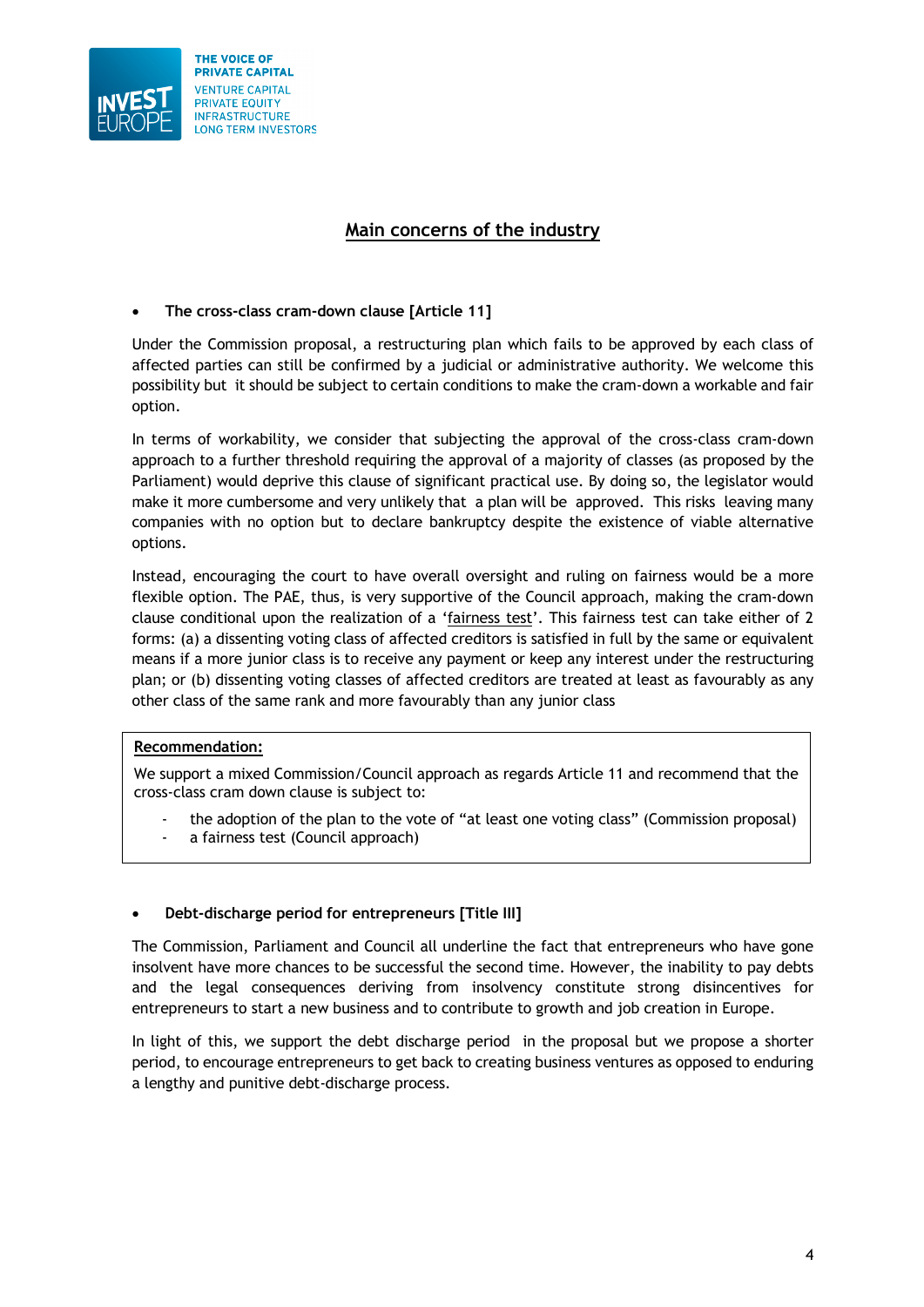

In any case, we are convinced that a period longer than 3 years would send the negative message that the Union is not supporting entrepreneurship and is ready to see entrepreneurs in effect sanctioned for an extensive period of time for an unsuccessful venture. This would be very detrimental to the EU economy in the long-term by preventing the emergence of new and successful companies. For instance, it could be argued that one reason why the US economy is able to recover faster from recession than the EU is the US personal bankruptcy regime. The US regime allows honest debtors to return to new businesses without multi-year waiting periods. It is this incentive towards entrepreneurship that the proposal should encourage with the inclusion of a debt discharge period which is not overly lengthy. Otherwise, potential entrepreneurs will likely feel that taking a risk on a new business venture is not worthwhile due to the punitive length of exclusion from entrepreneurial activity they will face, if unsuccessful.

# **Recommendation:**

We support the Commission and Council approach as regards Title III and recommend that the discharge period be no longer than 3 years.

# • **Voting Majority [Article 9]**

Under the Commission proposal, the voting majority shall be defined under national law based on the amount of the creditors' claim or equity in a class.

On this point, we are deeply concerned by the option envisaged by the Parliament and Council to allow for a 'double majority votes'. This double majority would subject the adoption of a plan to the approval of a majority in terms of claims and number of creditors.

We would like to point out that the adoption of a restructuring plan is already subject to a majority vote in each and every class. By adding a request for a double majority vote in each, the legislator would seriously impair the chances to find an agreement at this stage. The legislator should not let a large number of small creditors which only own a fraction of the debts and which, as such, are less likely to be involved and interested in the restructuring/rescue of the company, impair the chances to find an agreement to preserve the activity and jobs of the undertaking.

#### **Recommendation:**

We support the Commission text on Article 9 which states that a voting majority shall be defined under national law and based on the amount of the creditors' claim.

#### • **Super-seniority rule [Recital 31 and Article 16]**

Typically, a company will have two broad options to relaunch its activity. These include a reduction in costs, and/or attracting new investments to finance growth. In this context we underline that new financing should be encouraged when it would enable a continuation of the company. As such, we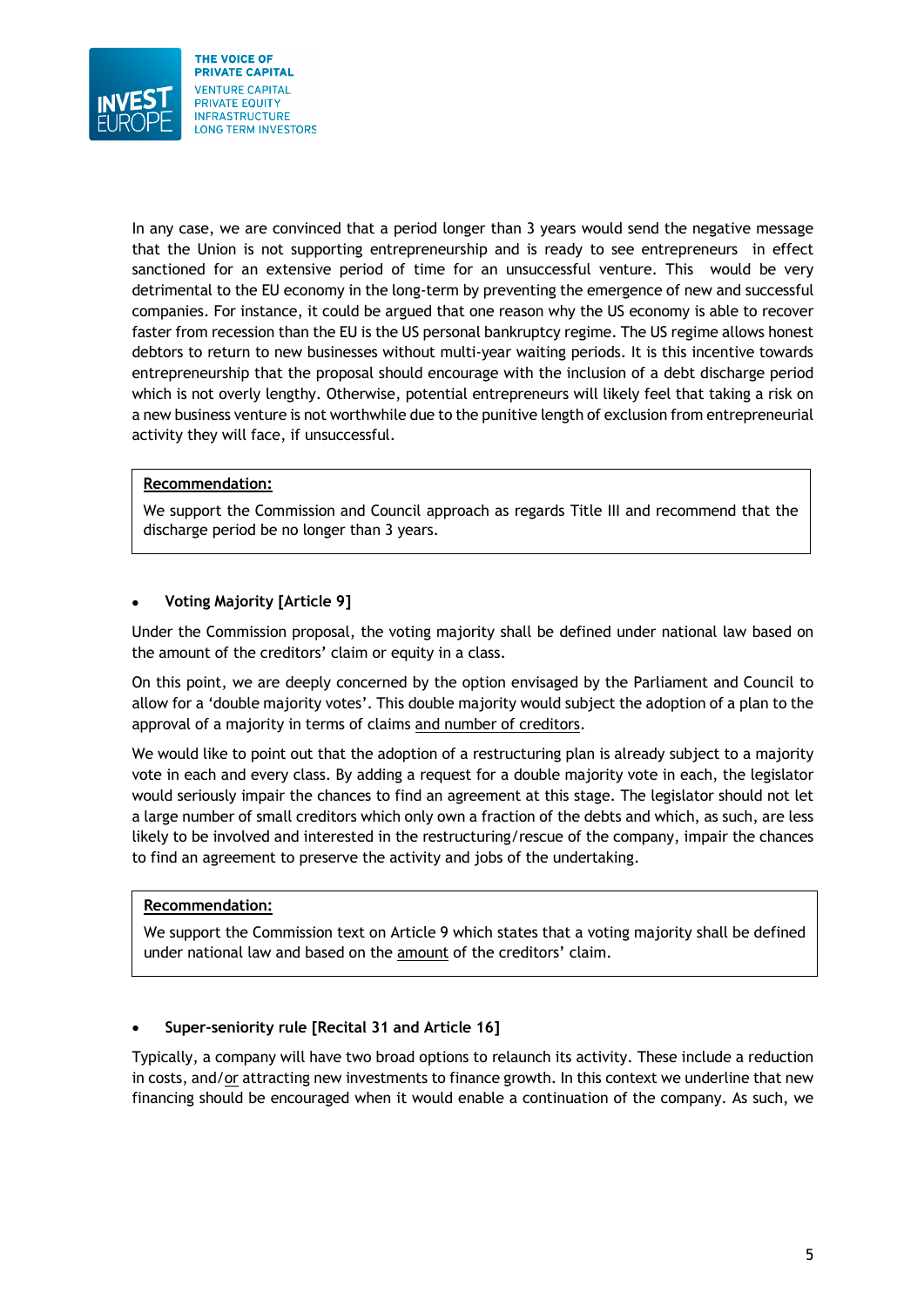

strongly support giving new lenders priority at least over unsecured claims in subsequent insolvency procedures.

#### **Recommendation:**

We support the Commission approach and recommends not making any change to the Commission drafting of Recital 31.

#### • **Access to the stay of individual enforcement action [Recital 18 and 19; Article 6 and 7]**

We are concerned by the proposal from the European Parliament to prevent the possibility for companies which are already insolvent to have access to a stay of individual enforcement action. A stay is meant to create favourable conditions for the company to discuss a restructuring plan with a view to safeguarding the future of the companyand its workforce.

We fail to see why an insolvent company should not be given the possibility to discuss a restructuring plan under the best possible conditions. Indeed, by refusing insolvent companies a stay, the legislator would be indirectly pushing some viable undertakings towards formal bankruptcy rather than giving them time to consider their restructuring options.

In addition given the fact that a stay of enforcement is meant to *enable* negotiations on a restructuring plan, we consider that a judicial or administrative body should be in a position to lift, or not to grant, such a stay when it appears that there is no support for continuing the negotiations. The same option should be open when requested by debtors or a majority of creditors. As such, we consider the Parliament's additions to Article 6(8)(b) as very helpful.

A single creditor should not be able to block the continuation/adoption of a stay which could lead to the adoption of a plan beneficial to the majority of creditors. As such we would recommend not adopting Article 6(8)(ba) and (bb) from the Parliament's text.

#### **Recommendation:**

We partly support the approach of the Parliament (AM 59) and recommends adopting the changes to Article  $6(8)(b)$ .

However we would recommend not adopting in the very same amendments Article 6(8)(ba) and (bb).

#### • **Workers' Rights**

We recognize that workers, whose interests may be affected by plans involving a change in work organisation or contractual arrangements, are also stakeholders in an insolvency situation and may be given a role as proposed by the Commission.

In such cases, however, workers (acting through their representatives) should be subject to the same procedures and limitations as creditors, who are also stakeholders. Giving workers a separate veto right, could prevent the adoption of many plans representing the best overall solution for insolvent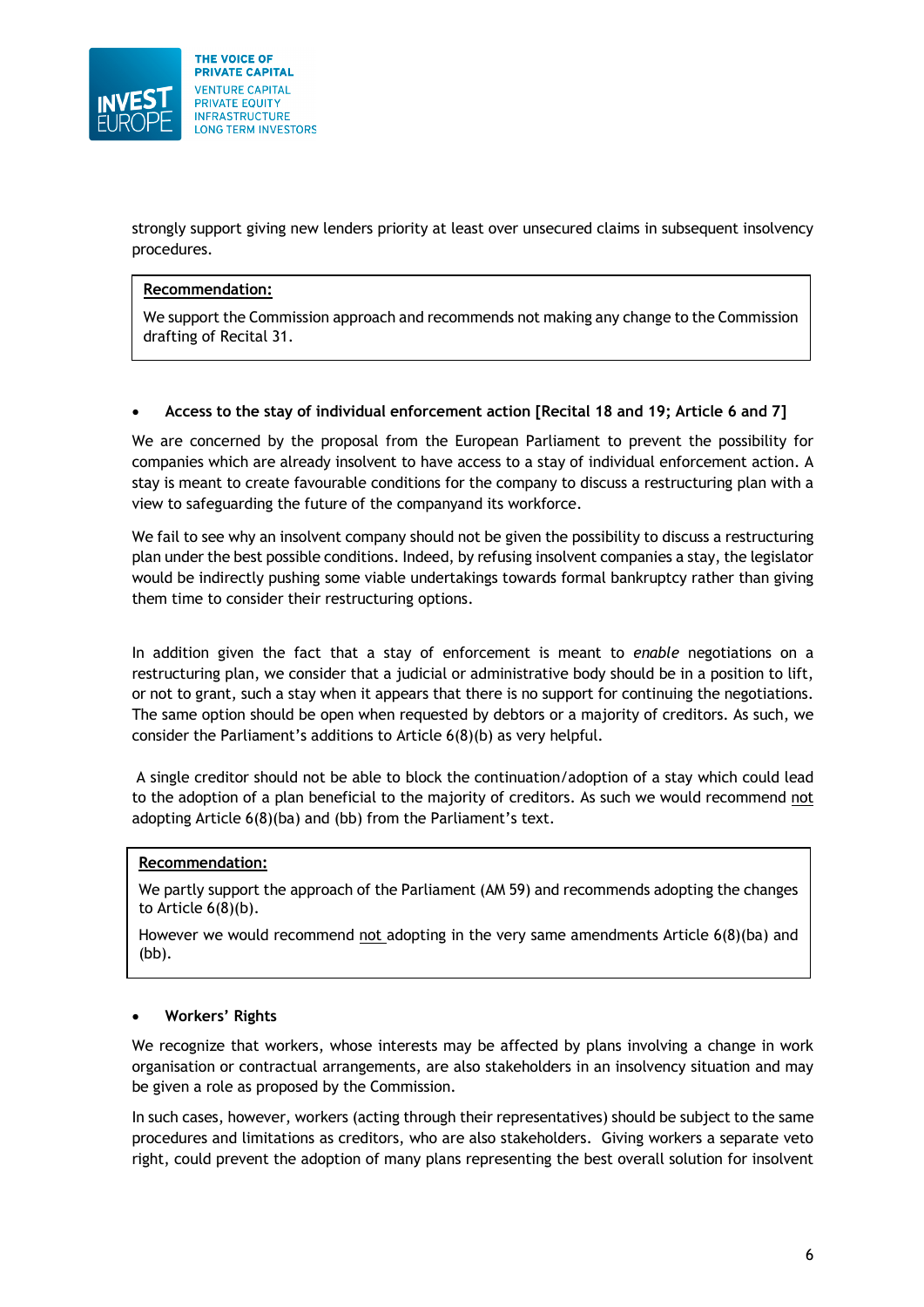

businesses and their creditors.

# **Recommendation:**

We recommend not adopting Amendments 21 and 31 from the Parliament's text.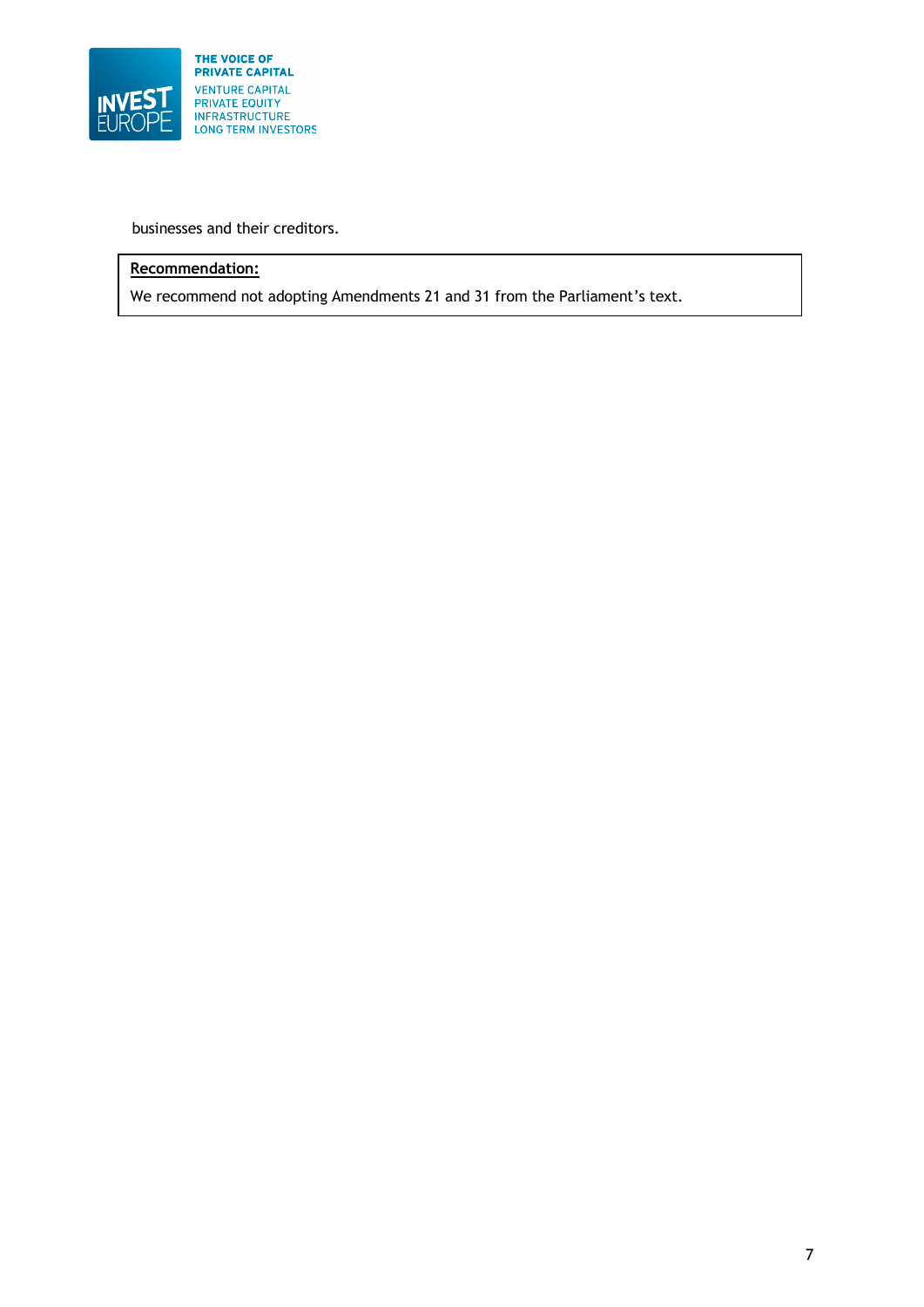

# **Other areas of concern:**

# • **Definitions and changes in the drafting**

We consider that the text would benefit from more precise drafting to enhance legal certainty and limit discrepancies in the application of the directive at national level.

o Clarification of the terms 'likelihood' and 'insolvency' [Article 1]

Although the opening section of this Article simply lays down the aims of the proposed Directive, cultural and legal differences across the EU are likely to result in a subjective and different understanding regarding the point at which insolvency is likely to occur. We would therefore suggest more precise language in this section.

As such we would support the clarification brought through the Parliament text in Amendment 44.

o Use of the term 'liquidator' [Article 2]

In Regulation (EU) 2015/848 of May 2015 on insolvency proceedings (recast) (the Recast EIR) the term 'liquidator' has been replaced with the term 'insolvency practitioner' throughout, reflecting the recast EIR's greater emphasis on rescue and rehabilitation.

Therefore we welcome the Parliament's amendment [AM 43] on this point but we underline that this change should be done consistently throughout the text (*see* Recital 17).

o Definition of the terms 'relevant progress' and 'strong likelihood' [Article 6] – Commission and Parliament positions only

The terms 'relevant progress' (in section 5(a)) and 'strong likelihood' (in section 6) require further clarification. The lack of clarification may well result in widely diverging interpretations of these terms across different Member States. 'Relevant progress' should of course only capture advances which give rise to the reasonable expectation that a restructuring plan will be agreed upon. Otherwise, if too small a threshold of 'relevant progress' is determined, then the stay of enforcement actions will simply act as a time delay to the formal insolvency proceedings. Similarly for 'strong likelihood', we believe that additional guidance in the Directive to reduce the subjectivity of this term would be welcome.

o Concept of 'essential contract' [Article 7 section 4]

With reference to section 4, the concept of 'essential contract' requires further clarification. To give two examples, could overdrafts and hedging arrangements be designated as 'essential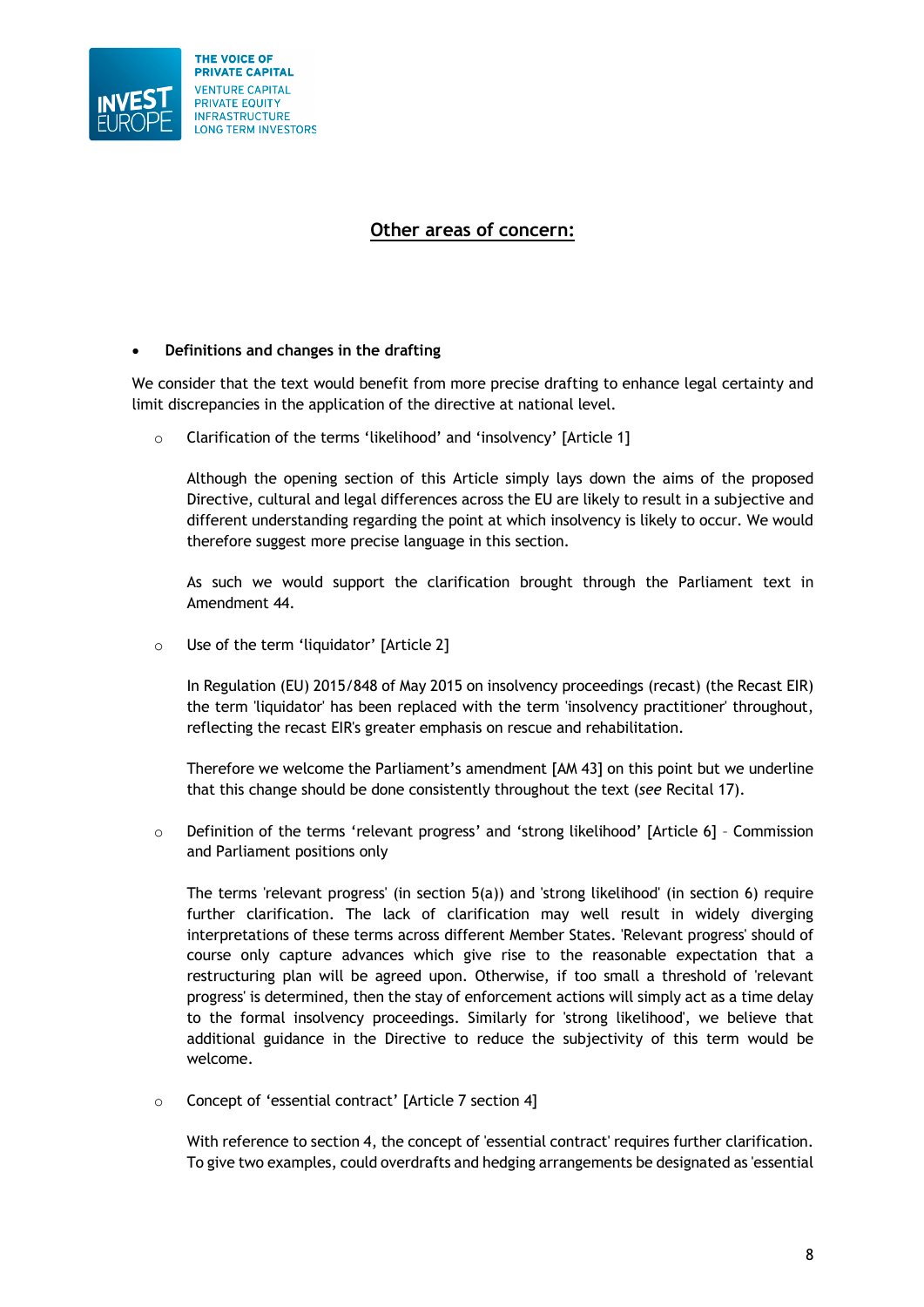

contracts'? We also consider that it would be appropriate to allow affected creditors to challenge a debtor's decision to categorise their contract(s) as essential.

In light of this, we support the clarification made by the European Parliament in amendment 59 and according to which "an executory contract is essential when it is necessary for the continuation of the day-to-day operation of the business, including any supplies where a suspension of deliveries would lead to the company's activities coming to a standstill".

 $\circ$  Definition of present value [Article 8 section 1(b)]

With reference to section 1(b) of Article 8, 'present value' should be defined.

On this specific point, we would support the Council's text which takes a more workable path - ie "details of the debtor's assets (together with an estimate of their respective values) and liabilities at the moment of the submission of the restructuring plan".

o Meaning of the terms "*debtor may not unreasonably prevent*" [Article 12]

A clear definition of what the phrase "*debtor may not unreasonably prevent*" means should be made. Again, we believe that it would be preferable to provide guidance in the Directive in order to avoid subjectively varying interpretations across Member States.

As such, we tend to support the provision of the Council according to which "Member States may adapt what is unreasonable under paragraph 1 to take into account, inter alia, whether the debtor is a SME or a large enterprise, the proposed restructuring measures touching upon the rights of equity holders, the type of equity holder, whether the debtor is a legal or a natural person, or whether partners in a company have limited or unlimited liability".

 $\circ$  Clarification of the section on the effects of restructuring plans [Article 14]

We believe that Section 2 of Article 14 requires expansion in order to provide clarity. What does 'not involved' mean? Could this mean creditors who did not vote, or those who did not receive notice?

In order to make this point clearer, we would be in favour of making a reference to national law as is the case in the Council's text.

#### • **Class creation [Article 9]**

With reference to section 3 of Article 9, we believe this provision should be re-visited as there is currently the possibility of debtors getting the class composition wrong. Time and costs could be wasted formulating a plan, voting etc., predicated on defective class composition. We believe that a more logical approach would be to have a two-stage process, with class composition being approved at the outset rather than being examined by the judicial or administrative authority only when a request is filed for confirmation of the restructuring plan. This approach would increase the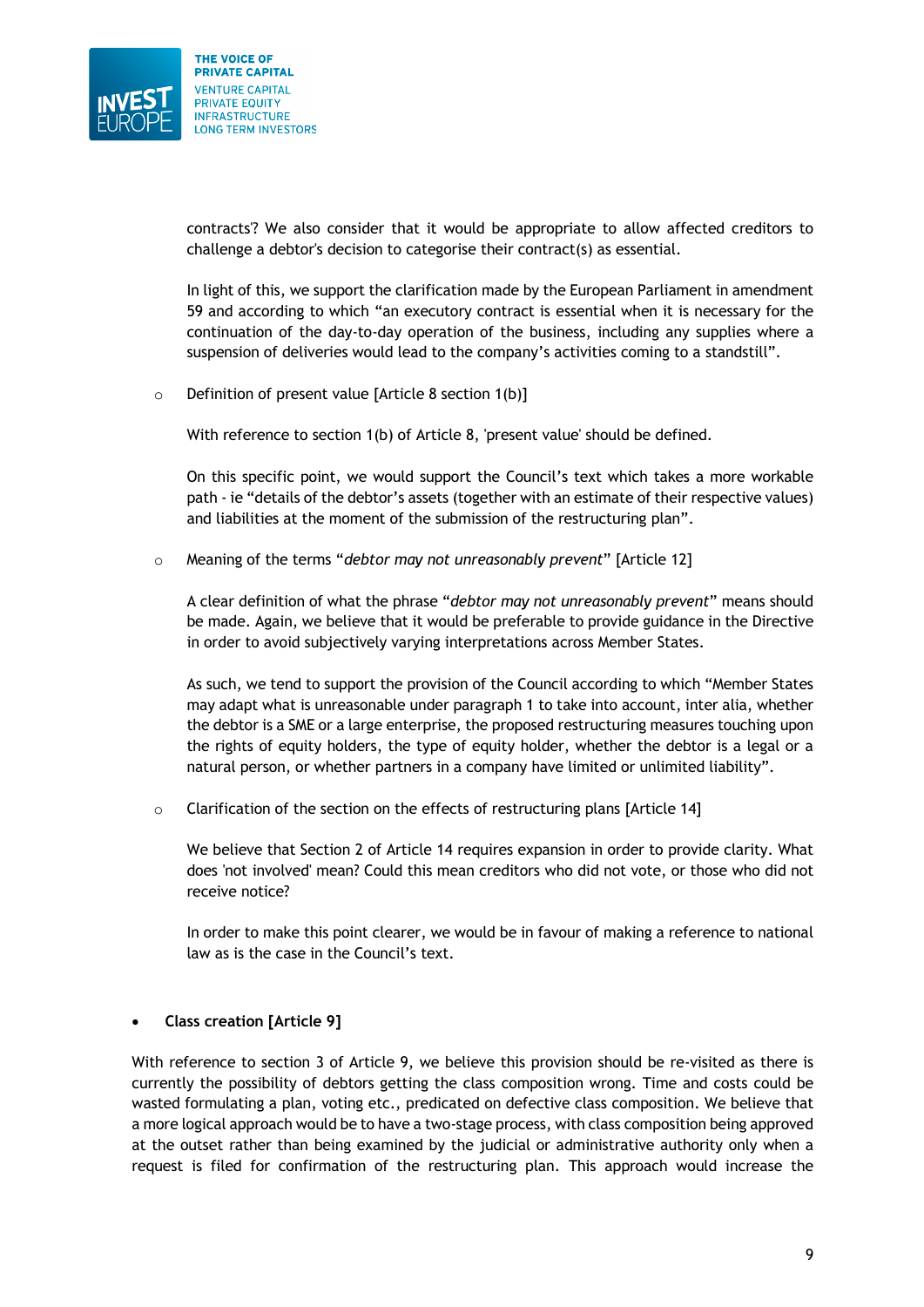

probability of successful implementation. Experience from Member States' domestic law shows the difficulty of establishing creditors' respective interests. The general position is that robust valuation evidence is required.

As such, we support the Council's approach on Article 9 which makes it possible for a Member State to provide that a control of class formation can be done before confirmation of the restructuring plan.

# **Contact**

For further information, please contact the Public Affairs Team (publicaffairs@investeurope.eu) of Invest Europe.